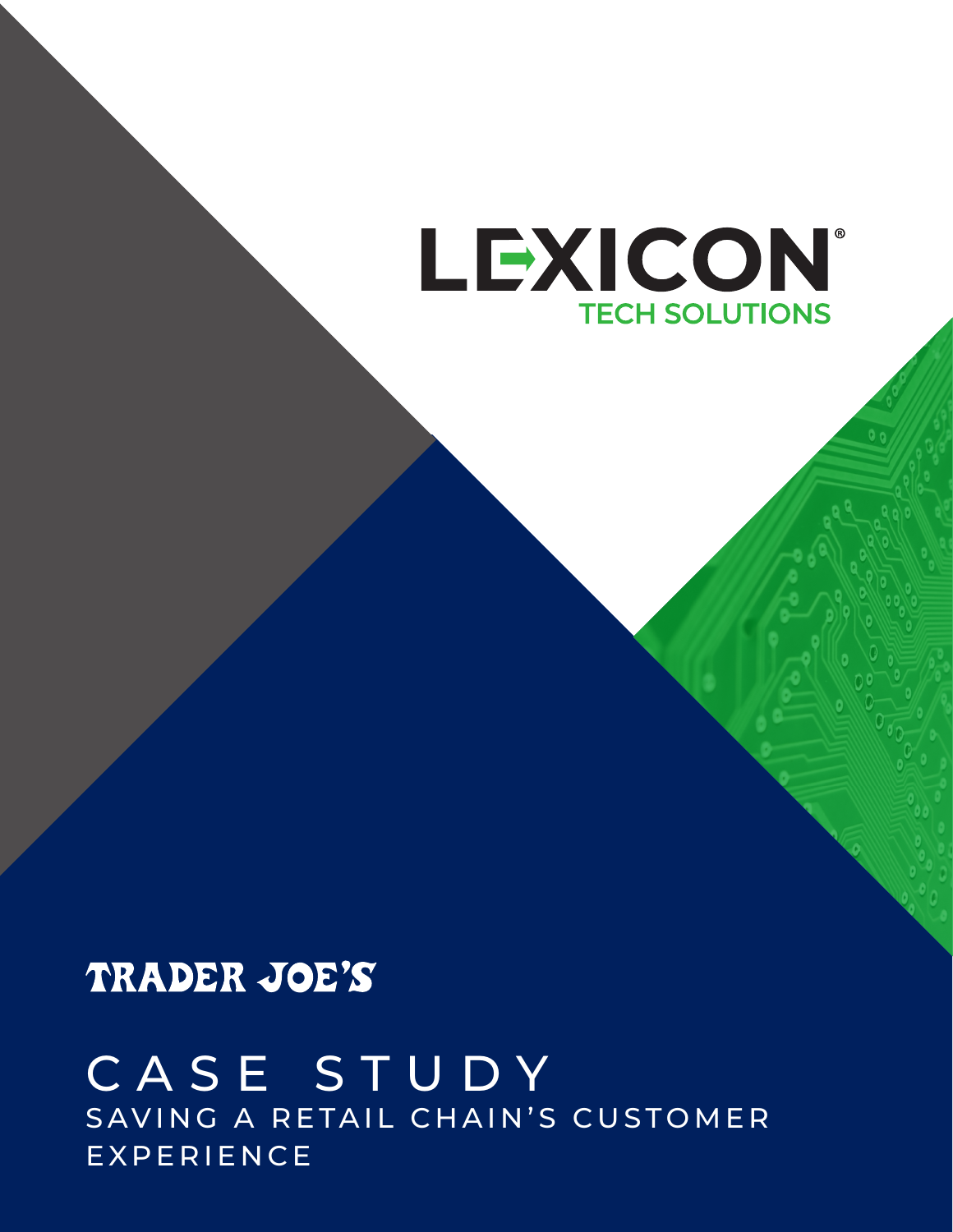## CASE STUDY **TRADER JOE'S**

### THE CHALLENGE **COST VS. QUALITY IN MEETING VALUE BASED GOALS**

One of Trader Joe's core values was part of this sticky situation. Allowing customers to try products often caused spills which damaged POS equipment. To make matters worse, their former POS maintenance provider often returned hardware late and unrepaired with obviously shoddy workmanship — increasing costs and jeopardizing the customer experience.

Trader Joe's goal was to deliver the same customer experience with free samples and low costs while also **MINIMIZING DOWNTIME & MAINTAINING A CLEAN STORE APPEARANCE.**

#### **TRADER JOE'S WISHLIST**

**UNFAILING BREAK RESOLUTION**

**RELIABLE TURN TIME**

**OPTIMAL QUALITY AESTHETICS**

**SCALABILITY FOR UNPREDICTABLE VOLUME**

**MULTI-MANUFACTURER SUPPORT**

**LOW COST, HIGH QUALITY REPAIRS**

## TRADER JOE'S

Since 1967, Trader Joe's has been distinguished for its **UNCONVENTIONAL** business model and dedication to offering customers a **ONE-OF-A-KIND** shopping experience.



### **CORE VALUES**



#### **UNCONVENTIONAL**

Keep costs low & pass savings on to customers



### **UNIQUE**

Allow customers to sample products in store, before purchase.

" WE KEEP OUR COSTS LOW — BECAUSE EVERY PENNY WE SAVE IS A PENNY YOU SAVE"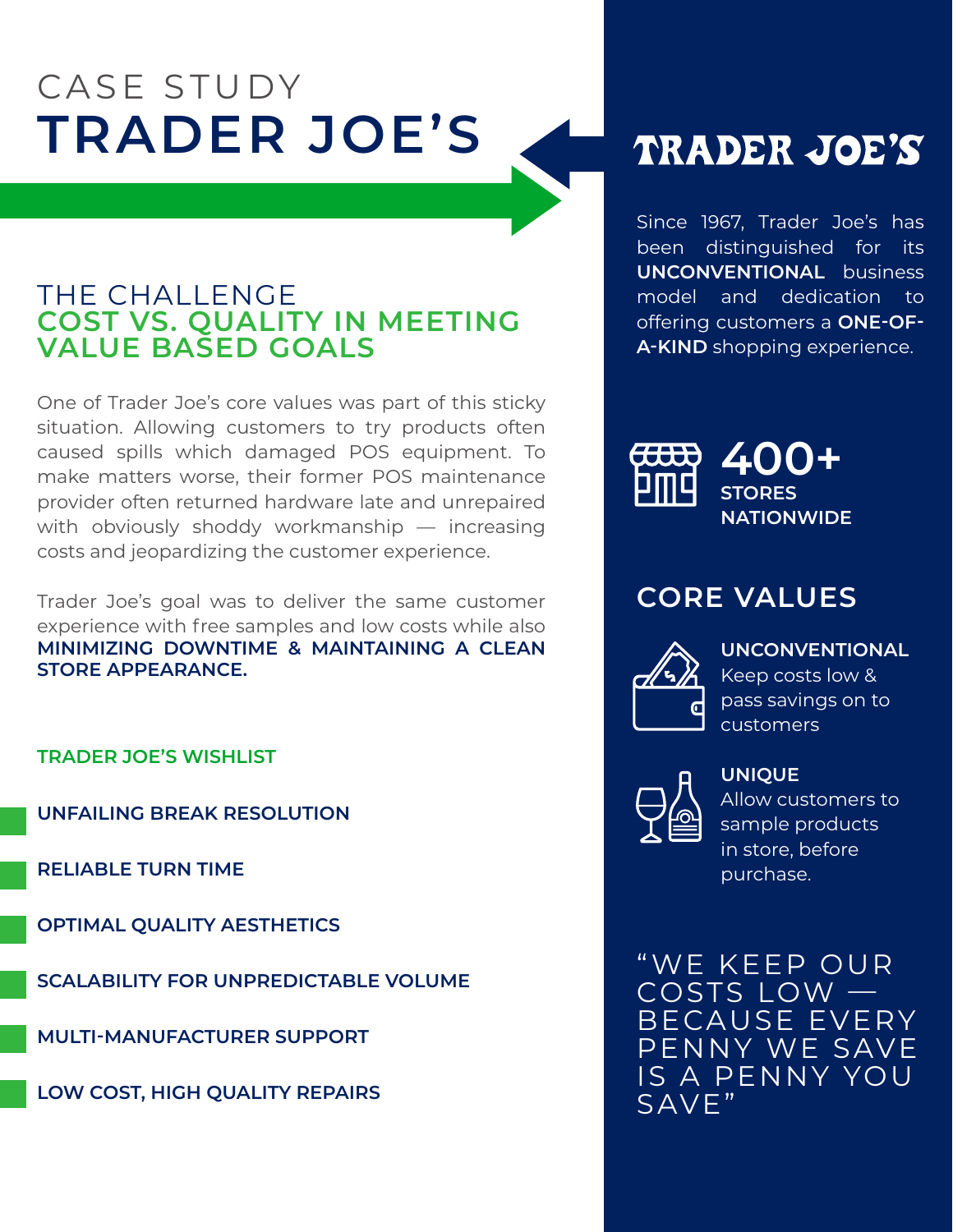#### **TRADER JOE'S SWEET SPOT**

Based on experience, POS repair did not meet the quality aesthetic standards and replacements were far too costly.

Trader Joe's core values were being threatened by inadequte, shoddy POS repair. To continue to serve their customers, they needed a solution that was both cost effective and high quality.



### THE SOLUTION **ADVANCED REFURBISHMENT + STRATEGIC CAPABILITIES**

#### **SURE IT WORKS, BUT DOES IT LOOK GOOD?**

As part of a **multi-step refurbishment process**, Lexicion insured all POS hardware looked as optimal as it performed.

#### **CAN WE LOOK GOOD & SAVE MONEY?**

Lexicon combined extensive experience in large scale repair operations with intricate ISO 9001:2008 industry certified processes to reduce Trader Joe's costs.

#### **3 SPECIFIC STRATEGIES:**

#### **1. ADVANCED SUPPLY CHAIN CAPABILITIES**

Lexicon utilized a well-established and extensive supply network to source high quality parts for Trader Joe's technologies at the lowest price.

#### **2. MICRO COMPONENT LEVEL REPAIR CAPABILITIES**

With our micro-component repair capabilities, Lexicon is able to repair even the smallest components saving Trader Joe's the high cost of replacing an entire device.

#### **3. MULTI-MANUFACTURER RESOURCES**

Lexicon reduced Trader Joe's overhead by repairing each part of their POS system: receipt printers, cash drawers, in-counter scanner, display, and keypad.